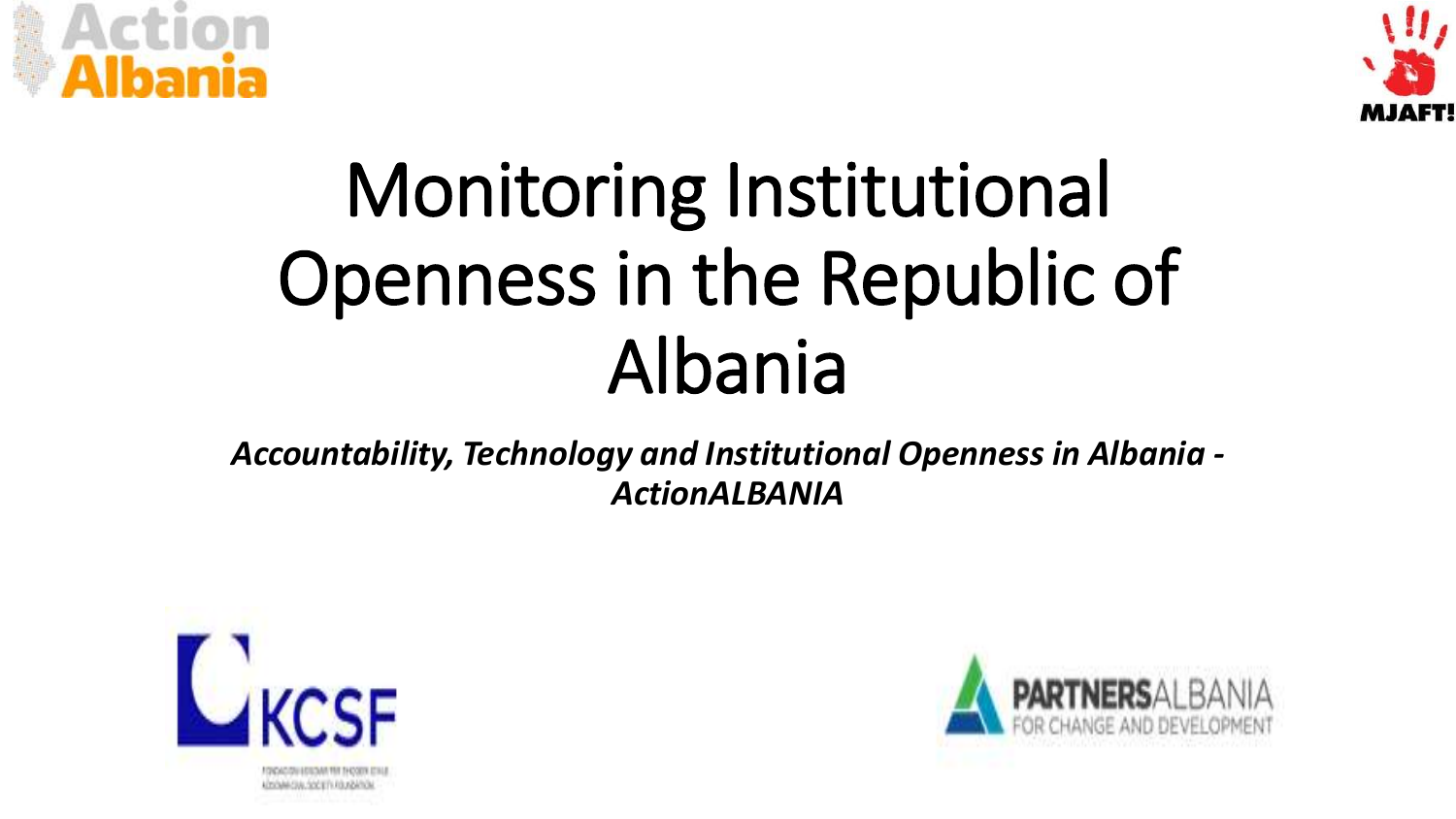



- **Implementing Organization:** MJAFT! Movement
- **Financially supported by:** Norwegian Ministry of Foreign Affairs represented by the Royal Norwegian Embassy in Pristina, Kosovo. The lead implementing organization of the programme is the Kosovar Civil Society Foundation (KCSF) with Partners Albania for Change and Development (PA) as partner organization.
- **Financial programme:** The Civil Society Programme for Albania and Kosovo



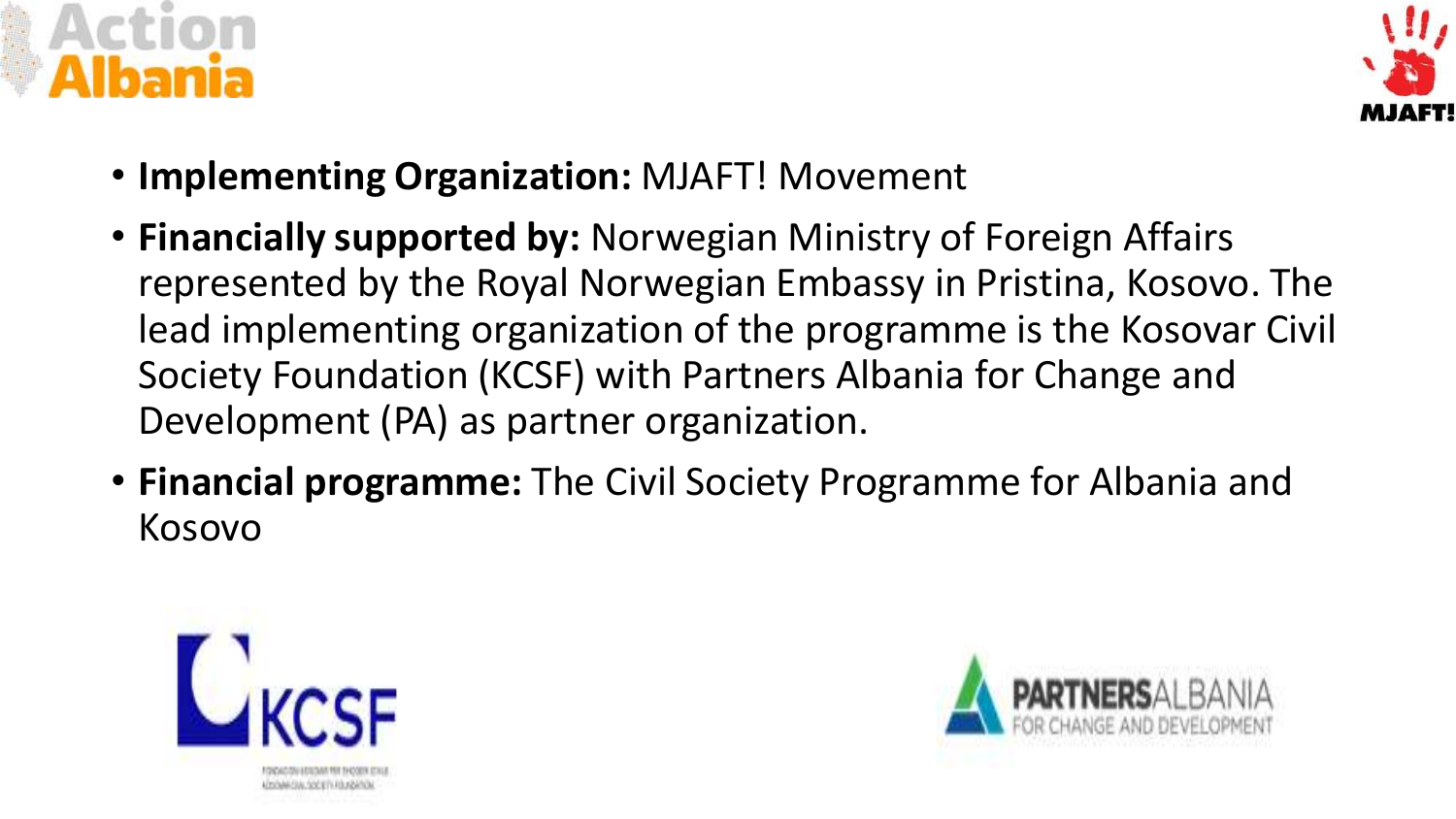

# What does Action ALBANIA stand for?

- **ActionALBANIA** (*Accountability, Technology and Institutional Openness in Albania*) aims to continually keep public authorities accountable and promote transparency, integrity and effectiveness in decision-making processes, in order to increase youth participation and public trust towards government.
- The core added value of this project is gathering and making public data of Albanian public institutions performance in meeting international standards of good governance, in an open data format.



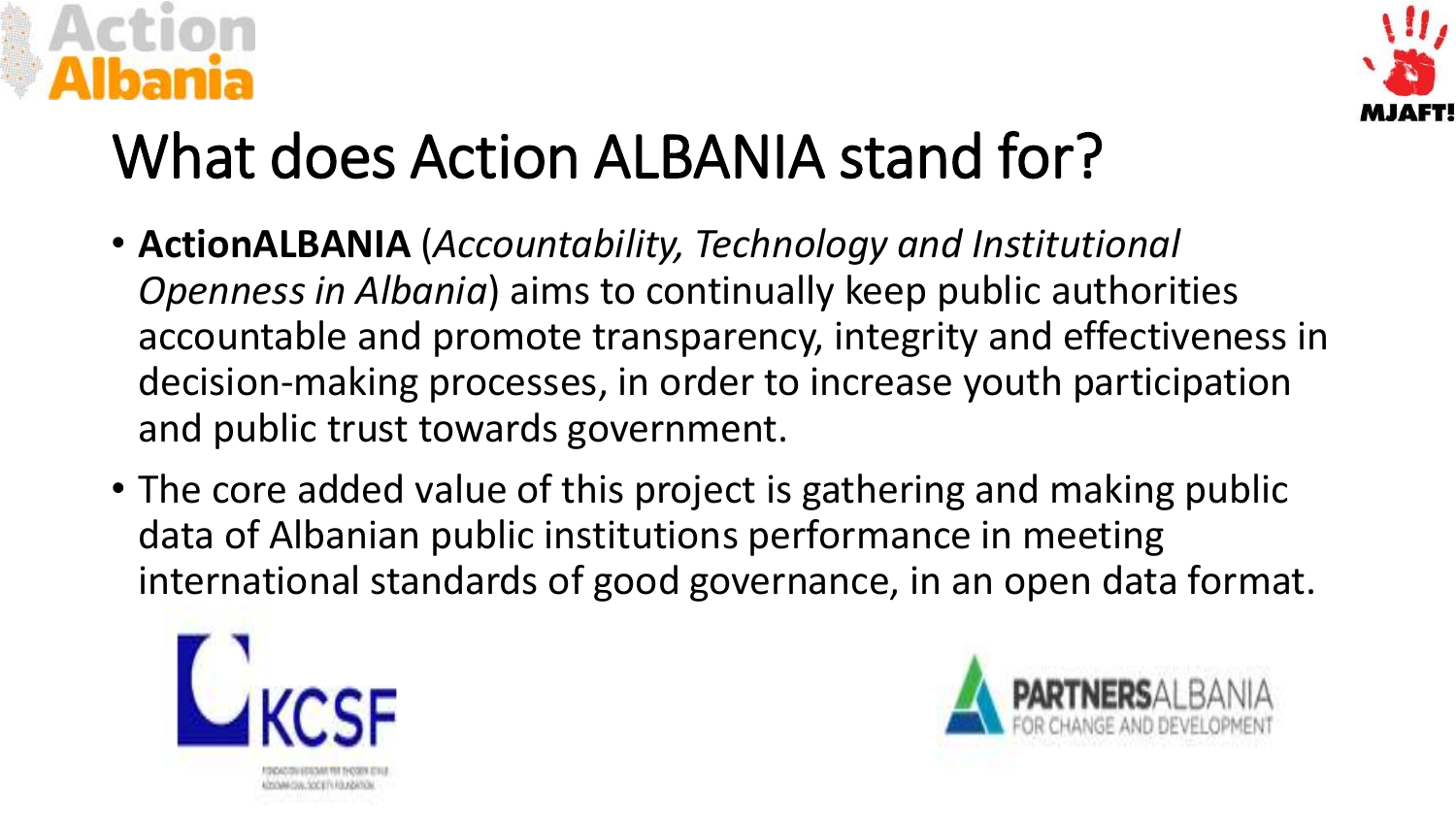



What does ActionALBANIA mean for the citizens, public institutions, media and civil society organizations? (1/2)

• **ActionALBANIA** aims to monitor all the public institutions in the Republic of Albania, producing the National Openness Index (NOI), as well as providing a set of recommendations for the improvement of the current performance of the Albanian Parliament, Prime Minister's Office, 11 Line Ministries and 4 State Ministries, 28 Executive Agencies, 61 local self-government units and 77 judiciary bodies.



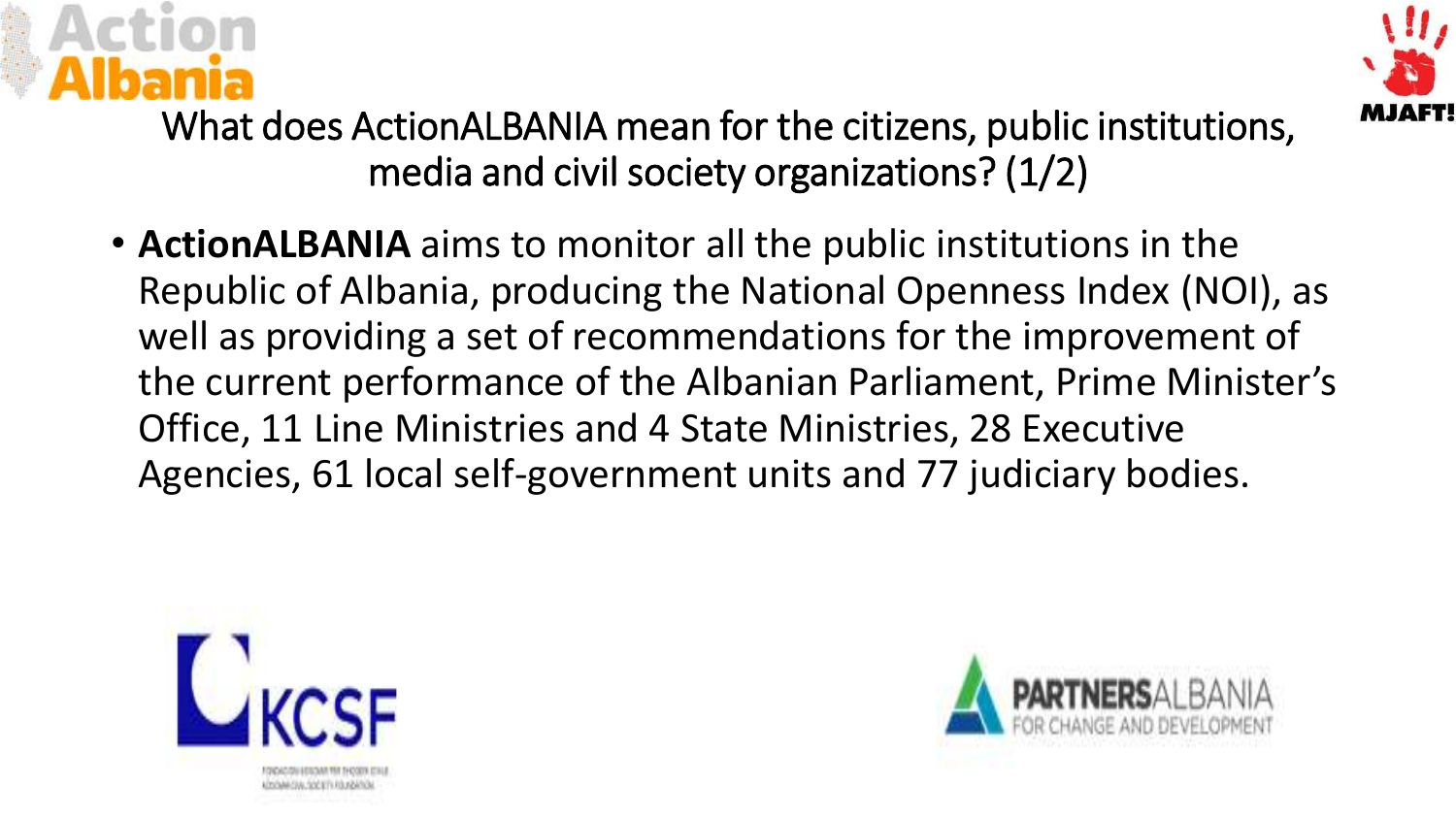



What does ActionALBANIA mean for the citizens, public institutions, media and civil society organizations? (2/2)

- An open source of indicators and policy papers showing the performance of public institutions in terms of institutional openness is going to be easily accessed from everyone, allowing relevant stakeholders and interested parties to use this data for further analysis.
- **ActionALBANIA** also aims to enhance the dialogue among youth/students and governmental institutions, to increase inclusiveness and participation of citizens in the decision-making processes.



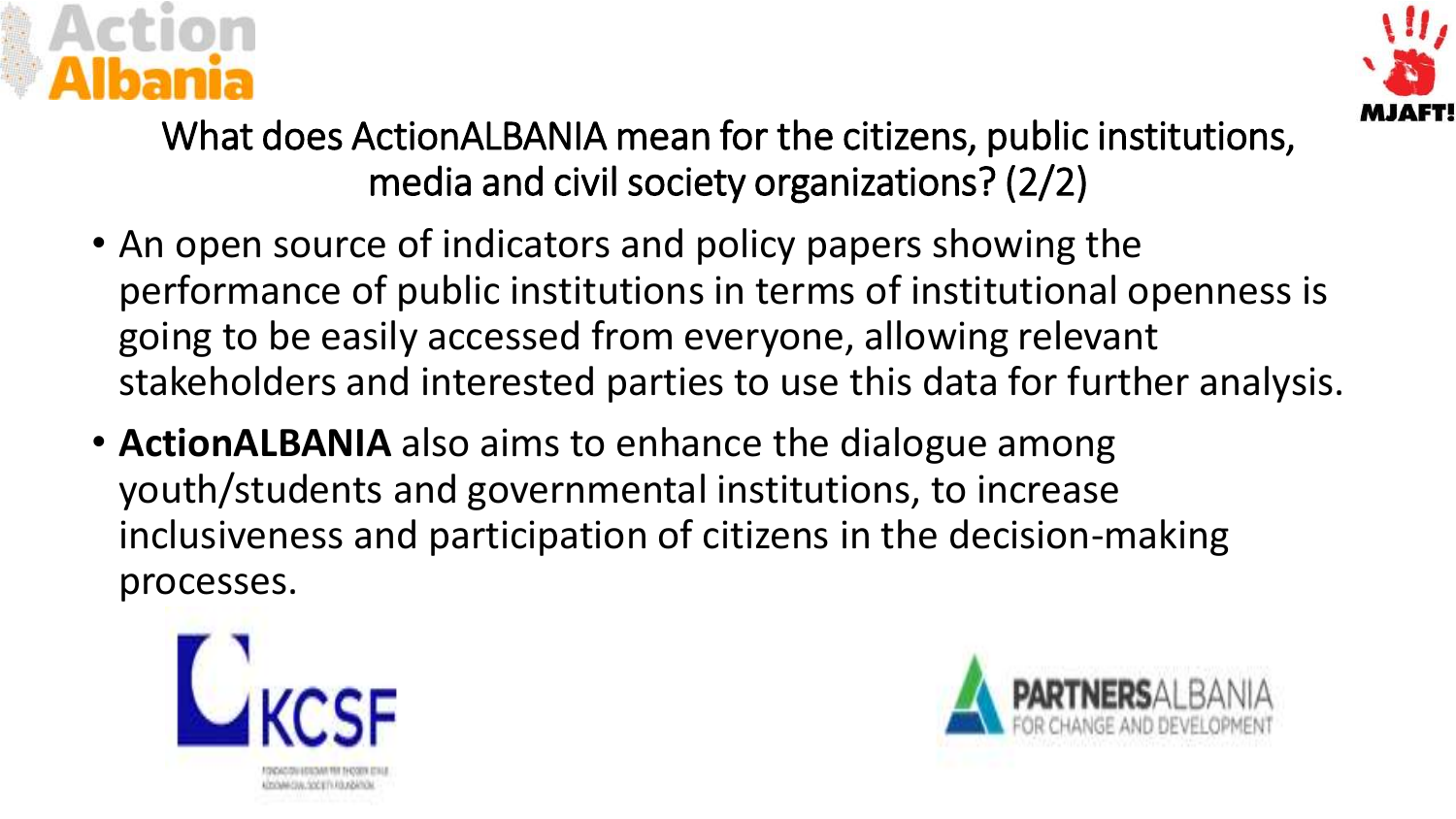



#### What will ActionALBANIA do?

- Developing an interactive platform
- Designing the National Openness Index
- Providing a set of recommendations for improvement of the current situation
- Writing of investigative articles on institutional openness
- Advocating for students' participation in decision-making process.



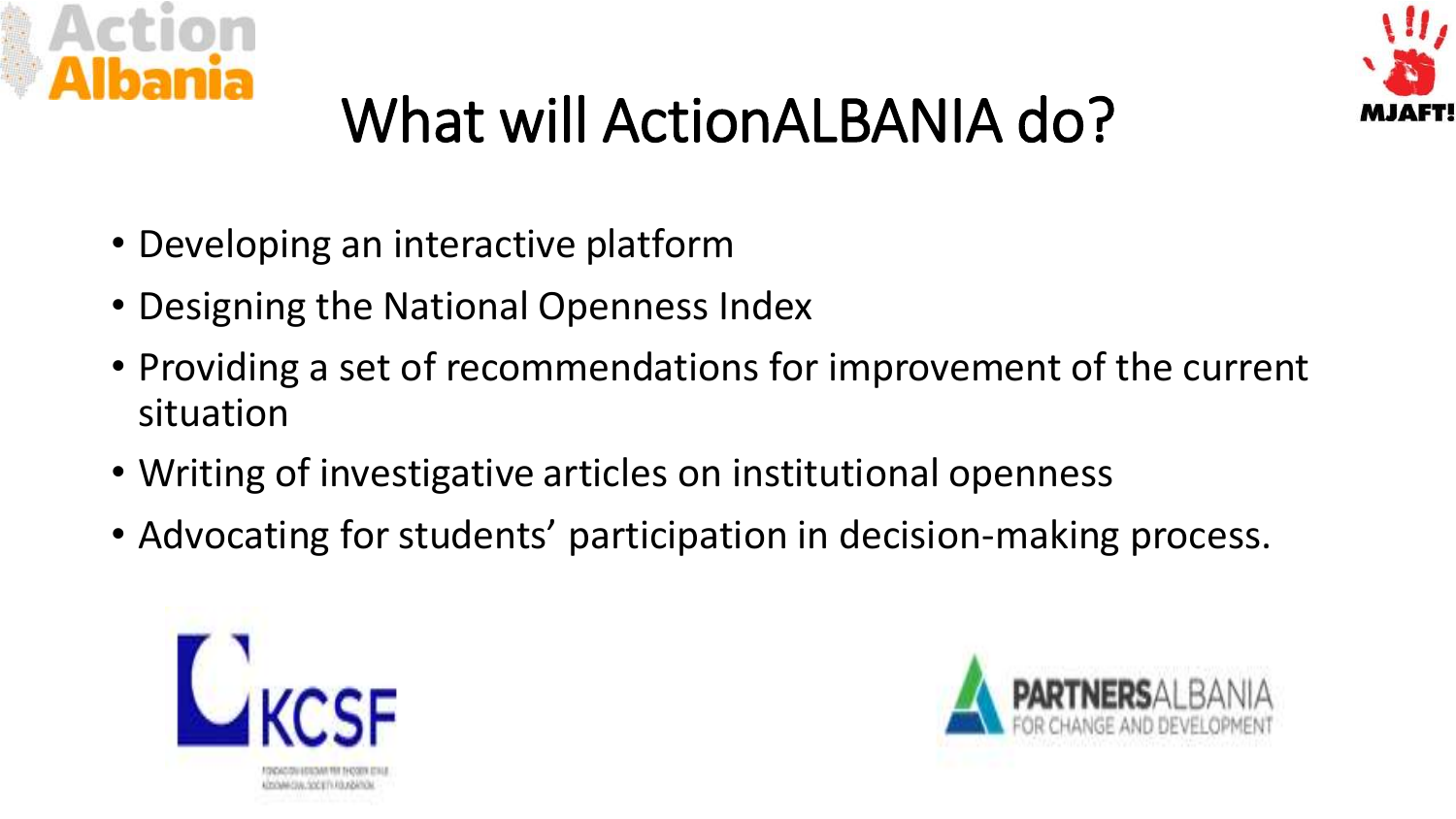



# By October 2022, we will have:

- Accessed public information produced by public institutions, promoting open data format documents.
- Enhanced dialogue between civil society, youth and governmental institutions for improvement of the current situation.
- Created and disseminated National Openness Index for the Albanian public institutions.



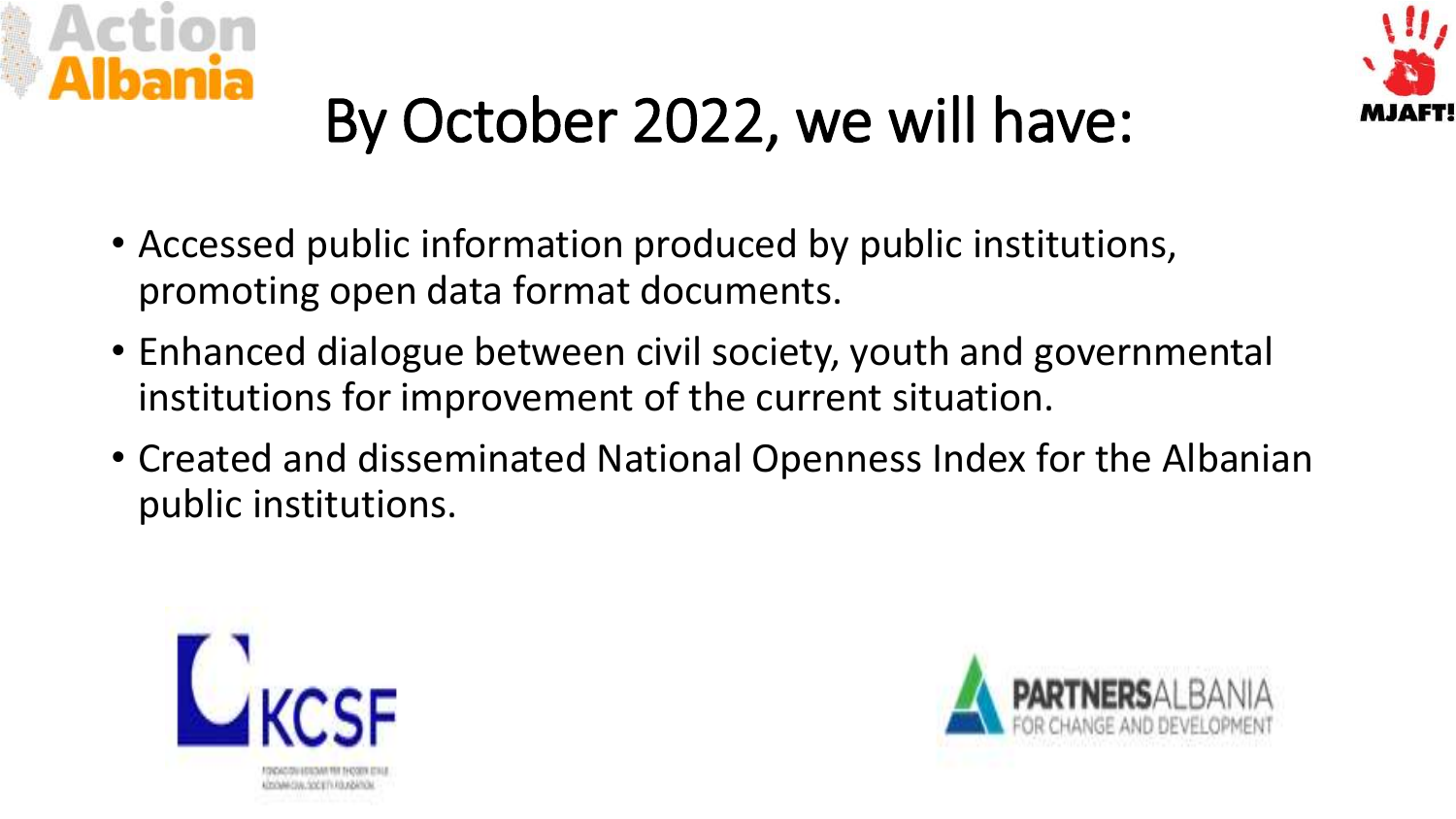



*ActionALBANIA is a continuation of the [ActionSEE](https://actionsee.org/about-actionsee/) program, aimed to be implemented at the national level, monitoring the openness of local and national public institutions. ActionSEE was a program implemented during 2016 – 2019 by regional partners from North Macedonia (Metamorphosis [Foundation\), Bosnia & Herzegovina \(Why not?\), Serbia \(CRTA\), Montenegro](https://metamorphosis.org.mk/en/) (CDT), Kosovo ([Open Data Kosovo](https://opendatakosovo.org/)) and Mjaft [Movement](http://www.mjaft.org/sq) (Albania).*



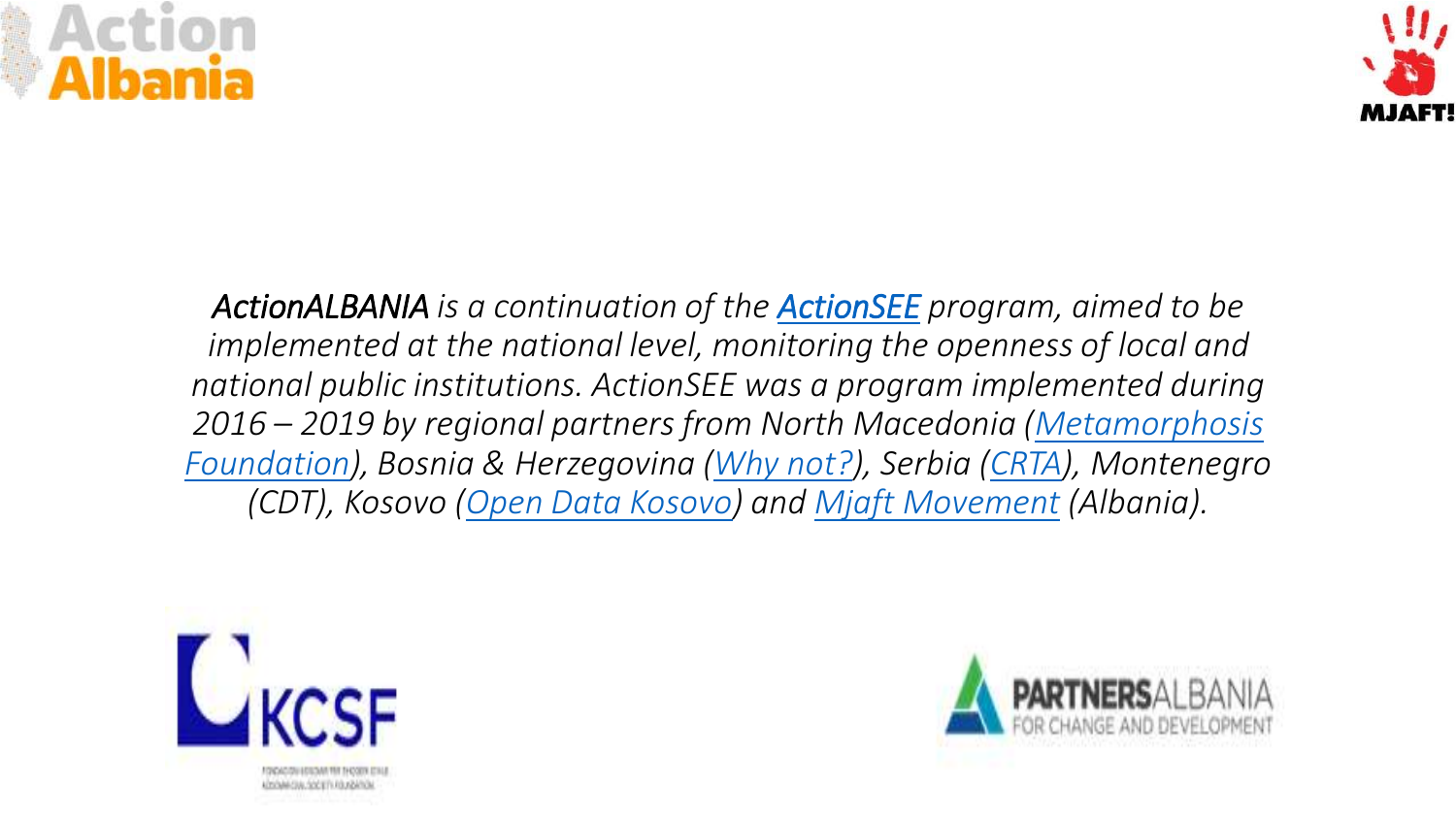



### Methodology (1/5)

- **Desk research** based on:
- Official websites of the institutions
- Legal frame in the Republic of Albania, regarding good governance
- International policy papers
- **Questionnaires** to be send towards public institutions
- **Policy papers** per each branch



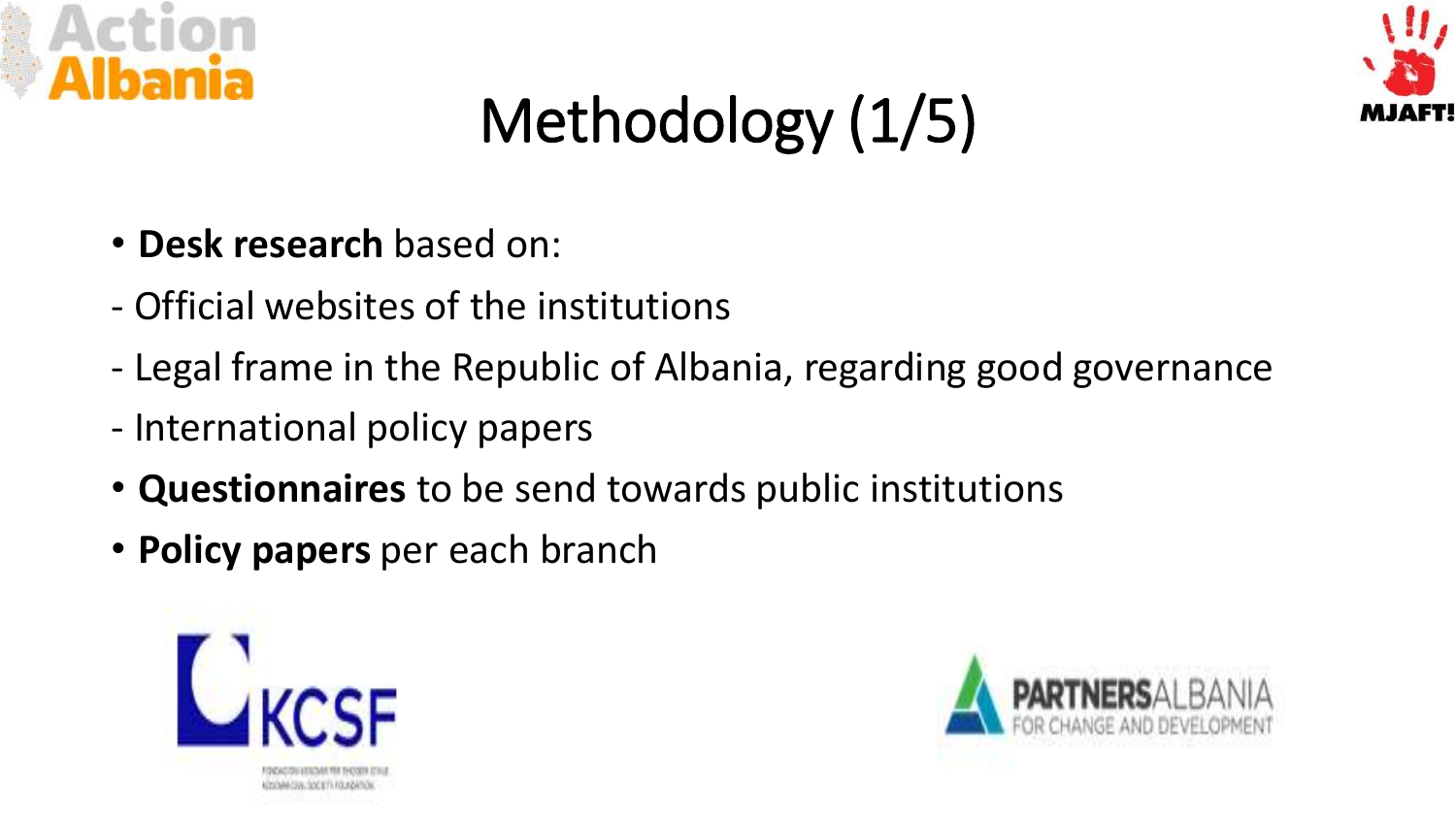



#### Methodology (2/5)

- Examples of policy papers and roadmaps for improvement:
- [Policy paper](https://www.mjaft.org/en/reports/analysis-executive-power-openness-albania-and-region)
- [Roadmap](https://www.mjaft.org/en/reports/roadmap-good-governance-state-institutions-republic-albania-based-measurements-2019)



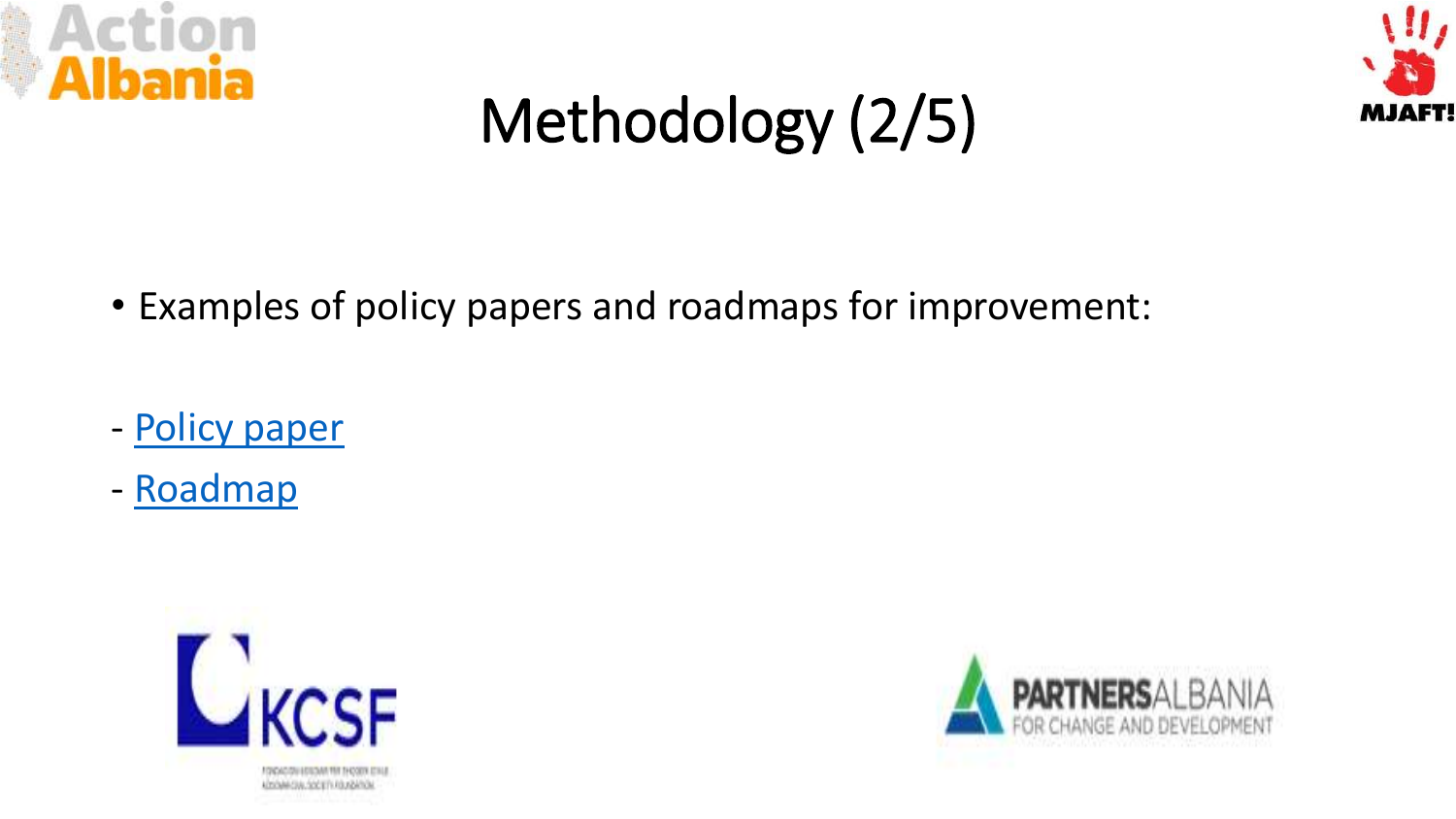



#### Methodology (3/5)

- The National Openness Index (NOI) measures the degree to which the institutions of the Republic of Albania are open to citizens and society, based on four principles:
- **(1) transparency**
- **(2) accessibility**
- **(3) integrity and**
- **(4) awareness**



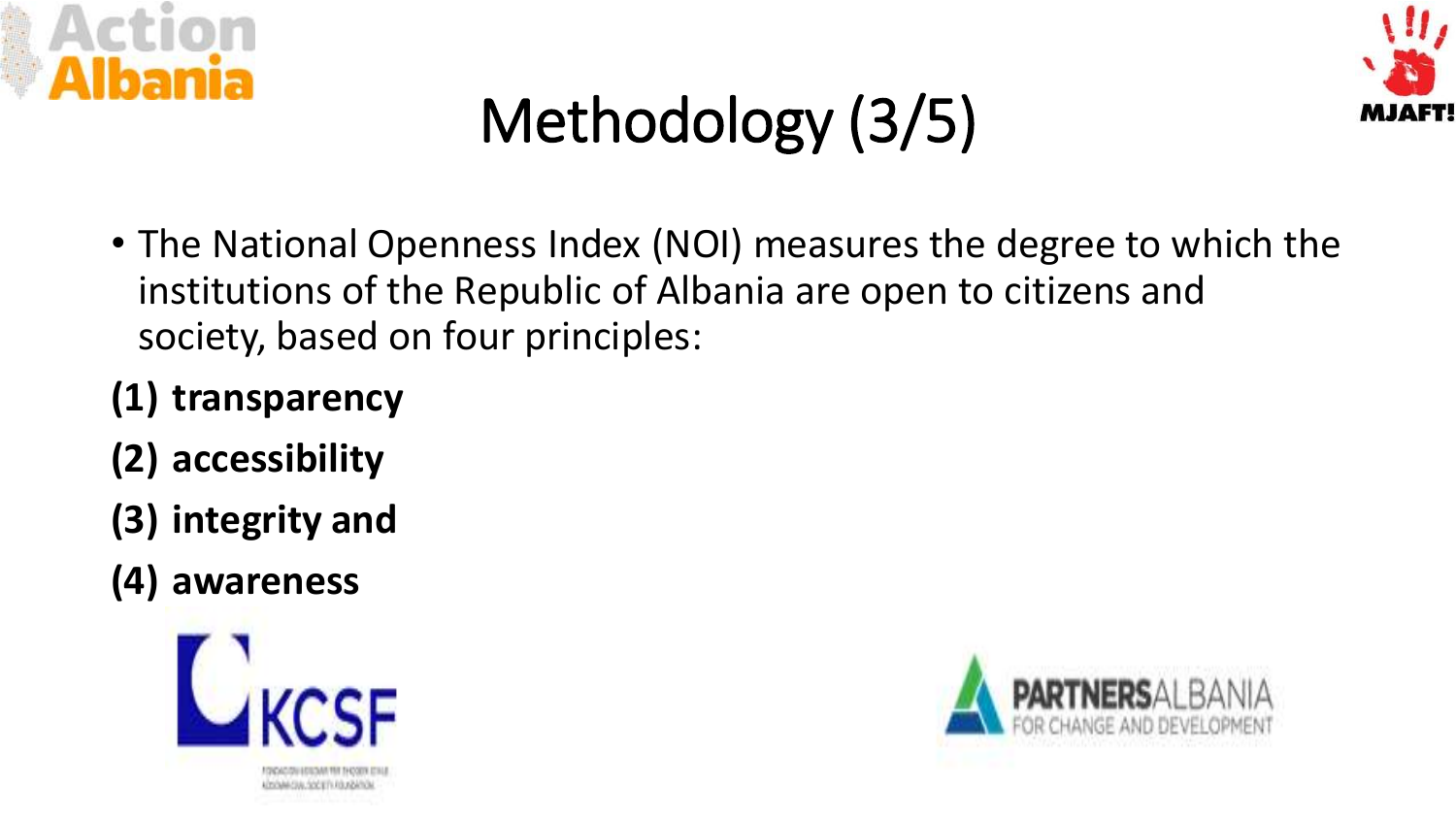



### Methodology (4/5)

- The principle of **transparency** implies that organizational information, budget, and public procurement procedures be publicly available and published.
- **Accessibility** refers to the provision of an abiding by procedures for free access to information and to the enhancement of the information accessed through the mechanism of public hearings and the strengthening of interaction with citizens.
- **Integrity** includes mechanisms for the prevention of corruption, the implementation of the Codes of Ethics and the regulation of lobbying.
- The last principle, **awareness**, concerns the monitoring and evaluation of policies implemented by institutions.